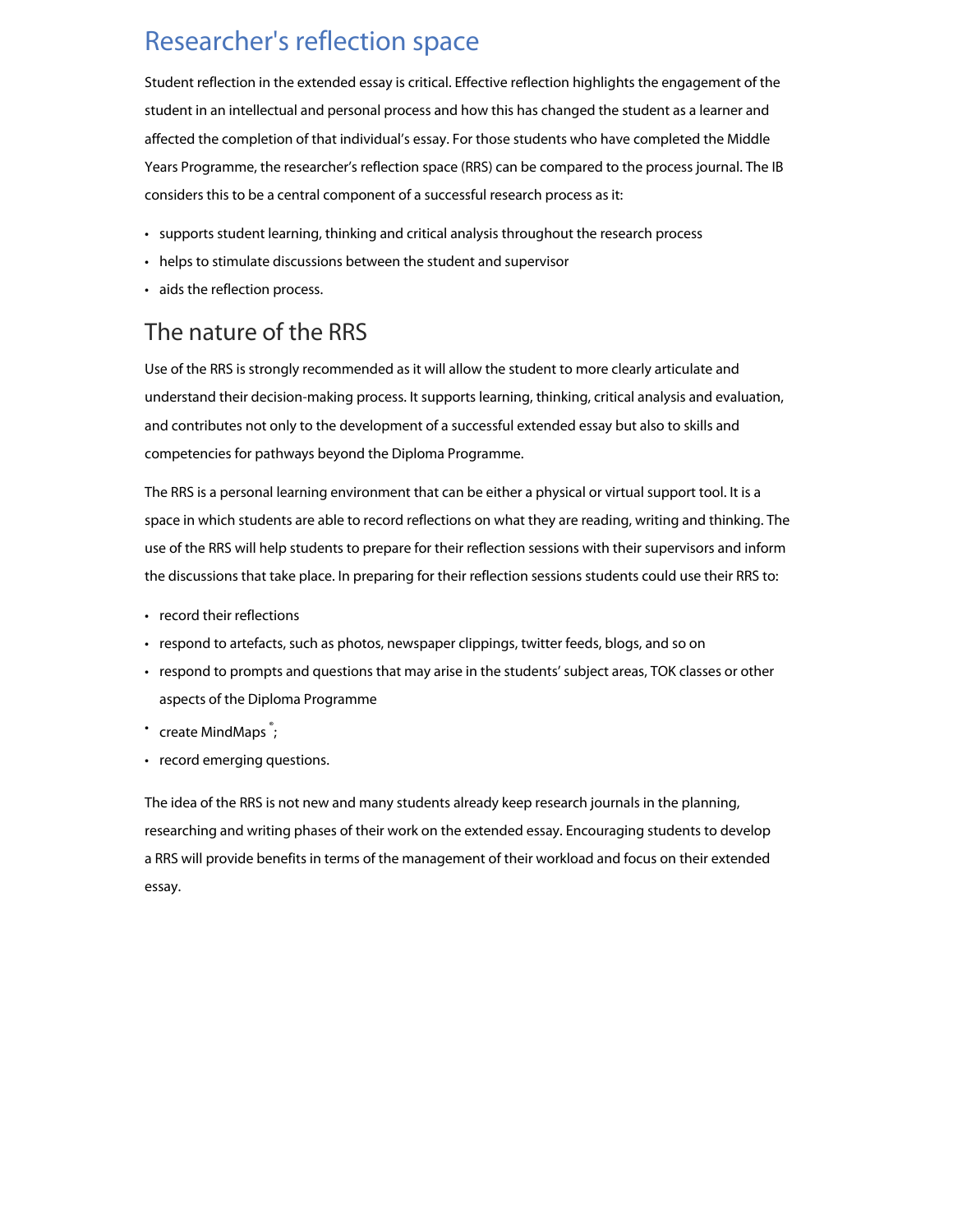## The role of the RRS

Created by students to support their engagement in the planning and decision-making process, the RRS helps to develop critical and evaluative thinking skills. It is also a planning tool that helps to scaffold the development of approaches to learning skills and conceptual understandings that occur throughout the research process. Additionally, the RRS tracks the evolution of thought as it relates to the development of an argument. It helps the student to personally connect to the topic and may motivate them in meaningful ways to successfully complete the extended essay. Finally, supervisors will be able to more effectively authenticate the student voice in that the RRS links directly to elements that will eventually be found in the essay itself. The RRS is intended to make the entire supervision process more meaningful.

Insights and information recorded in the RRS are expected to form the basis for and find direct expression in the essay, reflection sessions and *[Reflections on planning and progress form](http://xmltwo.ibo.org/publications/DP/Group0/d_0_eeyyy_gui_1602_1/Forms/RPPF_e.pdf)*. Students are expected to share excerpts from the RRS in discussions with their supervisor. Using these reflections as a point of reference in their supervision sessions, students will be able to:

- demonstrate their planning
- discuss what they are learning
- evaluate their progress.